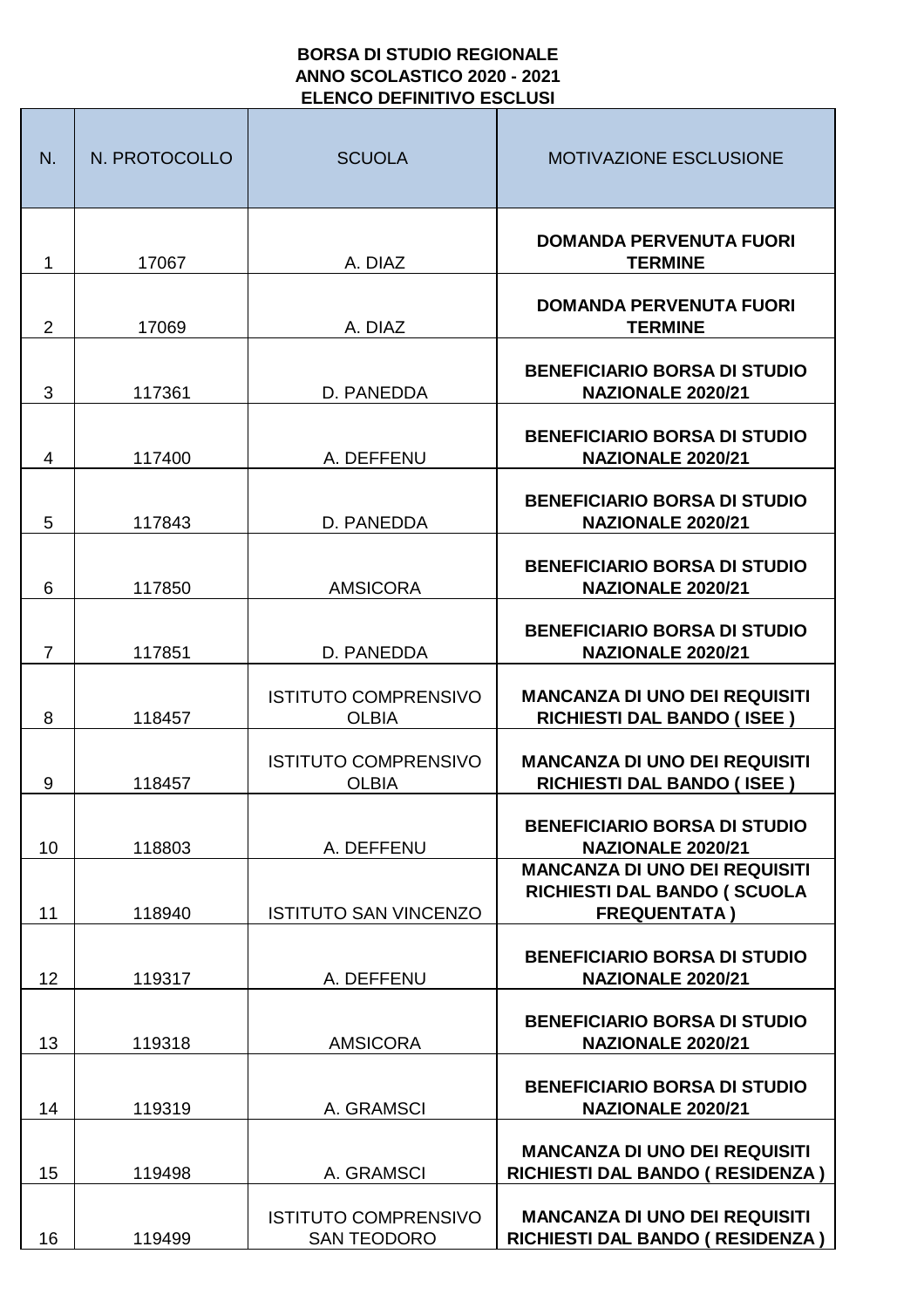| 17 | 120208 | A. DEFFENU                                      | <b>BENEFICIARIO BORSA DI STUDIO</b><br><b>NAZIONALE 2020/21</b>                            |
|----|--------|-------------------------------------------------|--------------------------------------------------------------------------------------------|
| 18 | 120218 | A. DEFFENU                                      | <b>BENEFICIARIO BORSA DI STUDIO</b><br><b>NAZIONALE 2020/21</b>                            |
| 19 | 120768 | E. PAIS                                         | <b>MANCANZA DI UNO DEI REQUISITI</b><br><b>RICHIESTI DAL BANDO (ISEE)</b>                  |
| 20 | 121081 | L. MOSSA                                        | <b>BENEFICIARIO BORSA DI STUDIO</b><br><b>NAZIONALE 2020/21</b>                            |
| 21 | 121182 | D. PANEDDA                                      | <b>BENEFICIARIO BORSA DI STUDIO</b><br><b>NAZIONALE 2020/21</b>                            |
| 22 | 121357 | L. MOSSA                                        | <b>BENEFICIARIO BORSA DI STUDIO</b><br><b>NAZIONALE 2020/21</b>                            |
| 23 | 121390 | L. MOSSA                                        | <b>BENEFICIARIO BORSA DI STUDIO</b><br><b>NAZIONALE 2020/21</b>                            |
| 24 | 121488 | <b>ISTITUTO COMPRENSIVO</b><br><b>OLBIA</b>     | <b>MANCANZA DI UNO DEI REQUISITI</b><br><b>RICHIESTI DAL BANDO (ISEE)</b>                  |
| 25 | 121499 | <b>ISTITUTO COMPRENSIVO</b><br><b>OLBIA</b>     | <b>MANCANZA DI UNO DEI REQUISITI</b><br><b>RICHIESTI DAL BANDO (ISEE)</b>                  |
| 26 | 121599 | <b>SCUOLA DELL'INFANZIA</b>                     | <b>MANCANZA DI UNO DEI REQUISITI</b><br>RICHIESTI DAL BANDO (SCUOLA<br><b>FREQUENTATA)</b> |
| 27 | 121925 | D. PANEDDA                                      | <b>BENEFICIARIO BORSA DI STUDIO</b><br><b>NAZIONALE 2020/21</b>                            |
| 28 | 122089 | <b>SCUOLA DELL'INFANZIA</b>                     | <b>MANCANZA DI UNO DEI REQUISITI</b><br>RICHIESTI DAL BANDO (SCUOLA<br><b>FREQUENTATA)</b> |
| 29 | 123192 | <b>IPSAR COSTA SMERALDA</b><br><b>ARZACHENA</b> | <b>BENEFICIARIO BORSA DI STUDIO</b><br><b>NAZIONALE 2020/21</b>                            |
| 30 | 123234 | F. DE ANDRE'                                    | <b>MANCANZA DI UNO DEI REQUISITI</b><br><b>RICHIESTI DAL BANDO (ISEE)</b>                  |
| 31 | 123538 | <b>ISTITUTO SAN VINCENZO</b>                    | <b>MANCANZA DI UNO DEI REQUISITI</b><br>RICHIESTI DAL BANDO (SCUOLA<br><b>FREQUENTATA)</b> |
| 32 | 124391 | A. DEFFENU                                      | <b>BENEFICIARIO BORSA DI STUDIO</b><br>NAZIONALE 2020/21                                   |
| 33 | 124399 | A. DEFFENU                                      | <b>BENEFICIARIO BORSA DI STUDIO</b><br><b>NAZIONALE 2020/21</b>                            |
| 34 | 124418 | L. MOSSA                                        | <b>MANCANZA DI UNO DEI REQUISITI</b><br><b>RICHIESTI DAL BANDO (ISEE)</b>                  |
| 35 | 124481 | L. MOSSA                                        | <b>MANCANZA DI UNO DEI REQUISITI</b><br><b>RICHIESTI DAL BANDO (ISEE)</b>                  |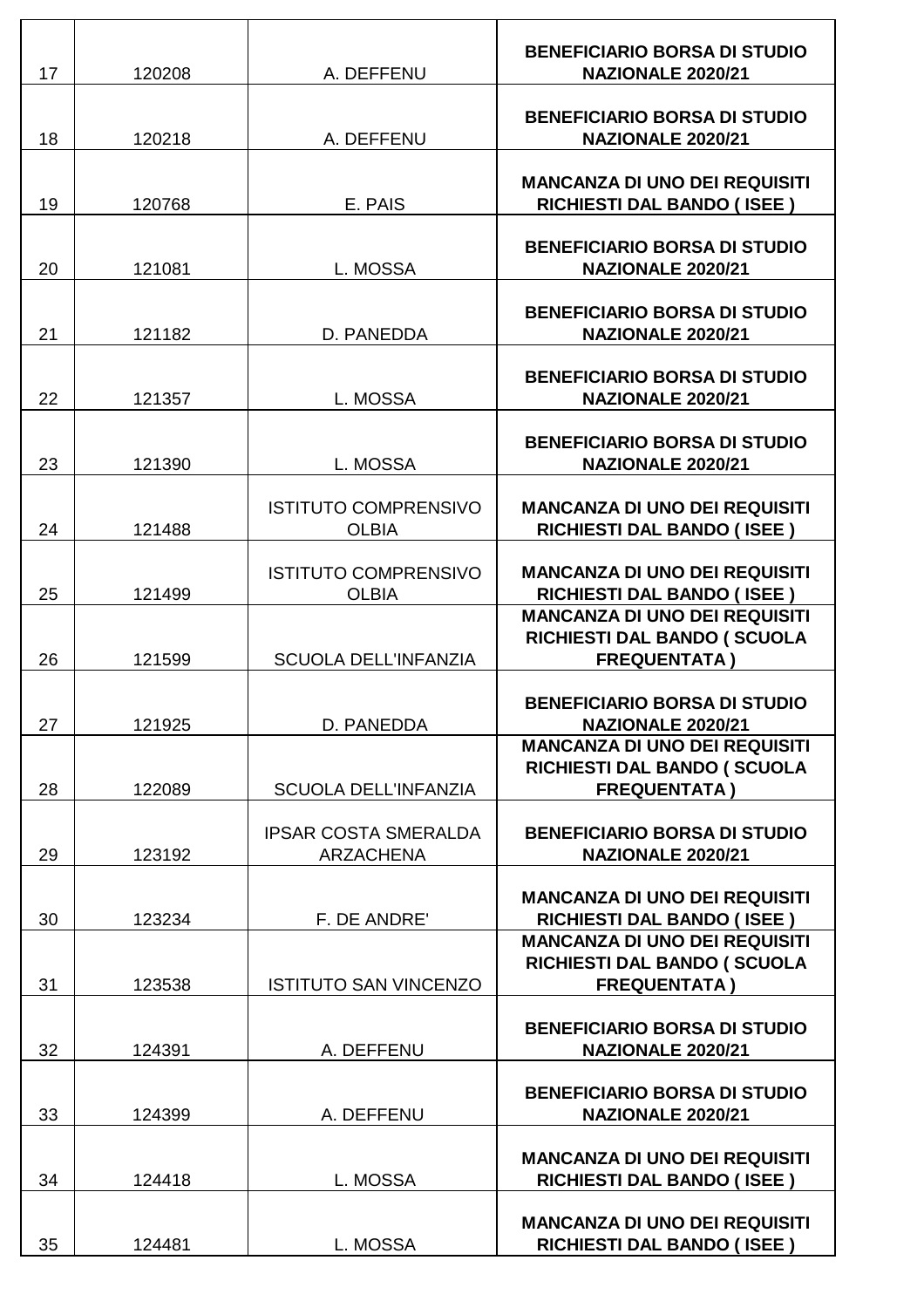| 36 | 124556 | L. MOSSA                                                | <b>BENEFICIARIO BORSA DI STUDIO</b><br><b>NAZIONALE 2020/21</b>                            |
|----|--------|---------------------------------------------------------|--------------------------------------------------------------------------------------------|
| 37 | 124947 | A. DIAZ                                                 | <b>MANCANZA DI UNO DEI REQUISITI</b><br><b>RICHIESTI DAL BANDO (ISEE)</b>                  |
| 38 | 125020 | A. DEFFENU                                              | <b>BENEFICIARIO BORSA DI STUDIO</b><br><b>NAZIONALE 2020/21</b>                            |
| 39 | 125188 | <b>ISTITUTO COMPRENSIVO</b><br>LOIRI PORTO SAN PAOLO    | <b>MANCANZA DI UNO DEI REQUISITI</b><br><b>RICHIESTI DAL BANDO (ISEE)</b>                  |
| 40 | 125554 | <b>SCUOLA DELL'INFANZIA</b>                             | <b>MANCANZA DI UNO DEI REQUISITI</b><br>RICHIESTI DAL BANDO (SCUOLA<br><b>FREQUENTATA)</b> |
| 41 | 125714 | L. MOSSA                                                | <b>BENEFICIARIO BORSA DI STUDIO</b><br><b>NAZIONALE 2020/21</b>                            |
| 42 | 125779 | A. GRAMSCI                                              | <b>BENEFICIARIO BORSA DI STUDIO</b><br><b>NAZIONALE 2020/21</b>                            |
| 43 | 125967 | <b>SCUOLA DELL'INFANZIA</b>                             | <b>MANCANZA DI UNO DEI REQUISITI</b><br>RICHIESTI DAL BANDO (SCUOLA<br><b>FREQUENTATA)</b> |
| 44 | 126405 | <b>ISTITUTO COMPRENSIVO</b><br><b>OLBIA</b>             | <b>MANCANZA DI UNO DEI REQUISITI</b><br><b>RICHIESTI DAL BANDO (ISEE)</b>                  |
| 45 | 126480 | E. PAIS                                                 | <b>MANCANZA DI UNO DEI REQUISITI</b><br><b>RICHIESTI DAL BANDO (ISEE)</b>                  |
| 46 | 126482 | 1° CIRCOLO                                              | <b>MANCANZA DI UNO DEI REQUISITI</b><br><b>RICHIESTI DAL BANDO (ISEE)</b>                  |
| 47 | 126750 | 1° CIRCOLO                                              | <b>MANCANZA DI UNO DEI REQUISITI</b><br><b>RICHIESTI DAL BANDO (ISEE)</b>                  |
| 48 | 127050 | L. MOSSA                                                | <b>BENEFICIARIO BORSA DI STUDIO</b><br><b>NAZIONALE 2020/21</b>                            |
| 49 | 127218 | <b>ISTITUTO COMPRENSIVO F.</b><br><b>BARACCA - LUGO</b> | <b>MANCANZA DI UNO DEI REQUISITI</b><br><b>RICHIESTI DAL BANDO (ISEE)</b>                  |
| 50 | 127247 | D. PANEDDA                                              | <b>BENEFICIARIO BORSA DI STUDIO</b><br><b>NAZIONALE 2020/21</b>                            |
| 51 | 127783 | E. PAIS                                                 | <b>MANCANZA DI UNO DEI REQUISITI</b><br><b>RICHIESTI DAL BANDO (ISEE)</b>                  |
| 52 | 127876 | A. DEFFENU                                              | <b>BENEFICIARIO BORSA DI STUDIO</b><br><b>NAZIONALE 2020/21</b>                            |
| 53 | 127926 | 3° CIRCOLO                                              | <b>MANCANZA DI UNO DEI REQUISITI</b><br><b>RICHIESTI DAL BANDO (ISEE)</b>                  |
| 54 | 128371 | D. PANEDDA                                              | <b>BENEFICIARIO BORSA DI STUDIO</b><br><b>NAZIONALE 2020/21</b>                            |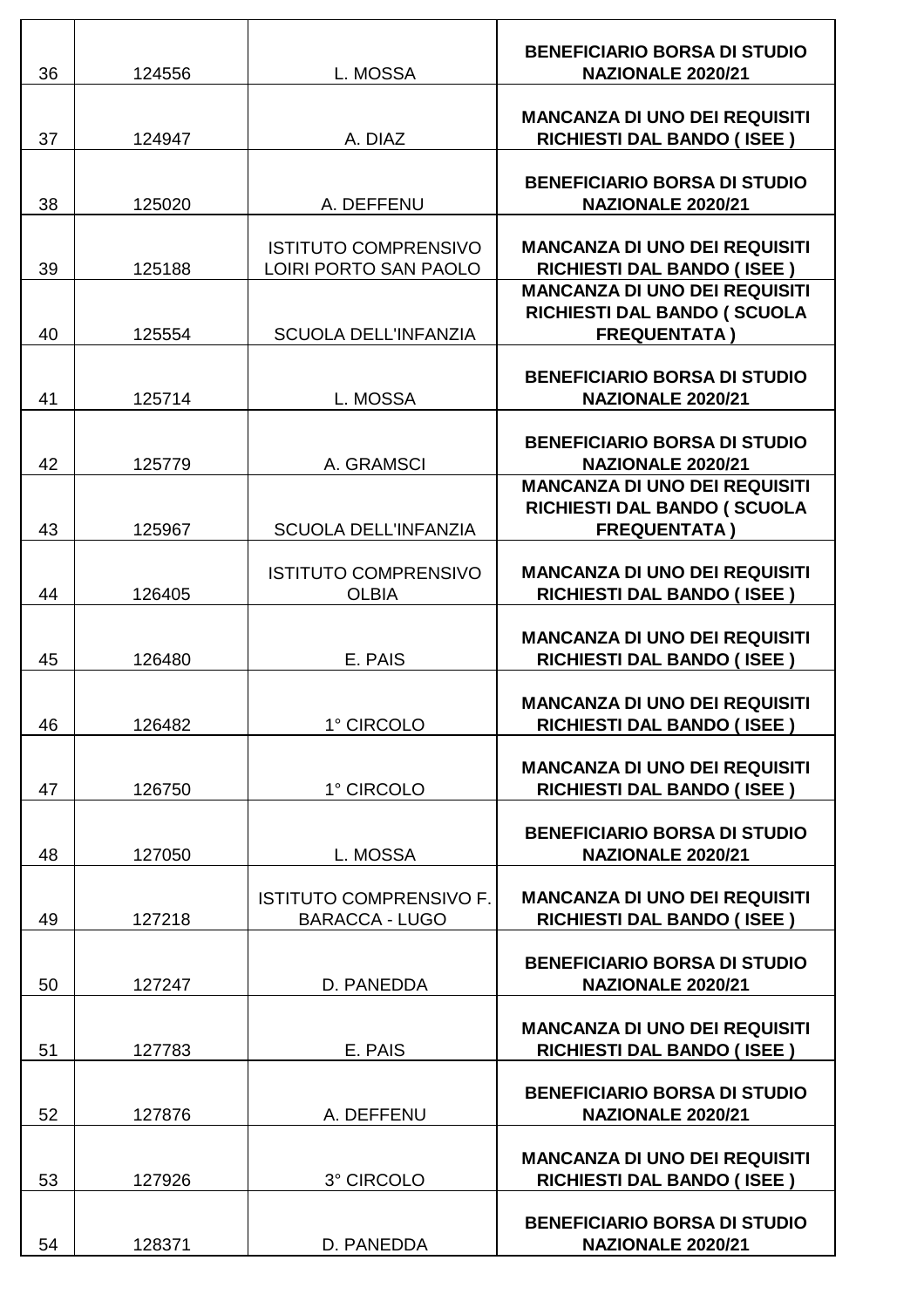| 55 | 128426 | L. MOSSA                    | <b>BENEFICIARIO BORSA DI STUDIO</b><br><b>NAZIONALE 2020/21</b>                                         |
|----|--------|-----------------------------|---------------------------------------------------------------------------------------------------------|
| 56 | 128663 | A. GRAMSCI                  | <b>BENEFICIARIO BORSA DI STUDIO</b><br>NAZIONALE 2020/21                                                |
| 57 |        | L. MOSSA                    | <b>BENEFICIARIO BORSA DI STUDIO</b><br><b>NAZIONALE 2020/21</b>                                         |
|    | 128918 |                             |                                                                                                         |
| 58 | 128961 | A. DEFFENU                  | <b>BENEFICIARIO BORSA DI STUDIO</b><br><b>NAZIONALE 2020/21</b>                                         |
| 59 | 128962 | A. DEFFENU                  | <b>BENEFICIARIO BORSA DI STUDIO</b><br><b>NAZIONALE 2020/21</b>                                         |
|    |        |                             |                                                                                                         |
| 60 | 129011 | A. DEFFENU                  | <b>BENEFICIARIO BORSA DI STUDIO</b><br><b>NAZIONALE 2020/21</b><br><b>MANCANZA DI UNO DEI REQUISITI</b> |
| 61 | 129059 | <b>SCUOLA DELL'INFANZIA</b> | RICHIESTI DAL BANDO (SCUOLA<br><b>FREQUENTATA)</b>                                                      |
|    |        |                             |                                                                                                         |
| 62 | 129277 | A. GRAMSCI                  | <b>MANCANZA DI UNO DEI REQUISITI</b><br><b>RICHIESTI DAL BANDO (ISEE)</b>                               |
| 63 | 129529 | L. MOSSA                    | <b>BENEFICIARIO BORSA DI STUDIO</b><br><b>NAZIONALE 2020/21</b>                                         |
|    |        |                             |                                                                                                         |
| 64 | 129880 | L. MOSSA                    | <b>MANCANZA DI UNO DEI REQUISITI</b><br><b>RICHIESTI DAL BANDO (ISEE)</b>                               |
| 65 | 129985 | A. DIAZ                     | <b>MANCANZA DI UNO DEI REQUISITI</b><br><b>RICHIESTI DAL BANDO (ISEE)</b>                               |
|    |        |                             |                                                                                                         |
| 66 | 130143 | <b>AMSICORA</b>             | <b>BENEFICIARIO BORSA DI STUDIO</b><br><b>NAZIONALE 2020/21</b>                                         |
| 67 | 130145 | 4° CIRCOLO                  | <b>MANCANZA DI UNO DEI REQUISITI</b><br><b>RICHIESTI DAL BANDO (ISEE)</b>                               |
|    |        |                             |                                                                                                         |
| 68 | 130196 | F. DE ANDRE'                | <b>BENEFICIARIO BORSA DI STUDIO</b><br><b>NAZIONALE 2020/21</b>                                         |
|    |        |                             | <b>BENEFICIARIO BORSA DI STUDIO</b>                                                                     |
| 69 | 130546 | L. MOSSA                    | <b>NAZIONALE 2020/21</b>                                                                                |
| 70 | 130579 | F. DE ANDRE'                | <b>BENEFICIARIO BORSA DI STUDIO</b><br><b>NAZIONALE 2020/21</b>                                         |
|    |        |                             |                                                                                                         |
| 71 | 130581 | F. DE ANDRE'                | <b>BENEFICIARIO BORSA DI STUDIO</b><br><b>NAZIONALE 2020/21</b>                                         |
| 72 | 130712 | L. MOSSA                    | <b>MANCANZA DI UNO DEI REQUISITI</b>                                                                    |
|    |        |                             | <b>RICHIESTI DAL BANDO (ISEE)</b>                                                                       |
| 73 | 130714 | 1° CIRCOLO                  | <b>MANCANZA DI UNO DEI REQUISITI</b><br><b>RICHIESTI DAL BANDO (ISEE)</b>                               |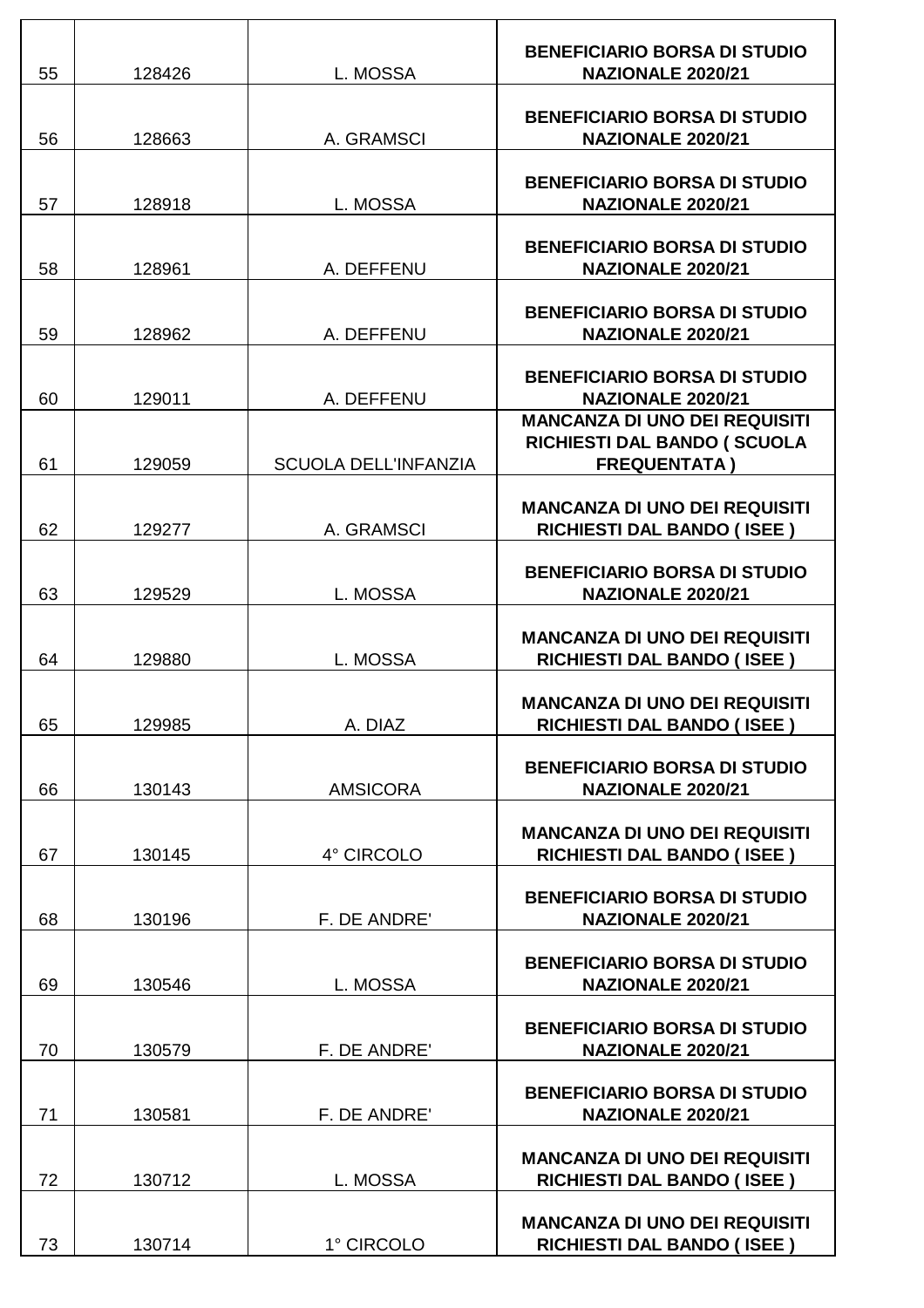| 74 | 130715 | A. DEFFENU                                          | <b>MANCANZA DI UNO DEI REQUISITI</b><br><b>RICHIESTI DAL BANDO (ISEE)</b> |
|----|--------|-----------------------------------------------------|---------------------------------------------------------------------------|
|    |        |                                                     | <b>MANCANZA DI UNO DEI REQUISITI</b><br>RICHIESTI DAL BANDO (SCUOLA       |
| 75 | 130759 | <b>SCUOLA DELL'INFANZIA</b>                         | <b>FREQUENTATA)</b>                                                       |
| 76 | 130830 | A. DEFFENU                                          | <b>BENEFICIARIO BORSA DI STUDIO</b><br><b>NAZIONALE 2020/21</b>           |
| 77 | 130857 | F. DE ANDRE'                                        | <b>BENEFICIARIO BORSA DI STUDIO</b><br><b>NAZIONALE 2020/21</b>           |
| 78 | 130865 | <b>ISTITUTO TECNICO E.</b><br><b>FERMI BUDDUSO'</b> | <b>BENEFICIARIO BORSA DI STUDIO</b><br><b>NAZIONALE 2020/21</b>           |
| 79 | 130866 | D.PANEDDA                                           | <b>BENEFICIARIO BORSA DI STUDIO</b><br><b>NAZIONALE 2020/21</b>           |
| 80 | 130893 | 3° CIRCOLO                                          | <b>MANCANZA DI UNO DEI REQUISITI</b><br><b>RICHIESTI DAL BANDO (ISEE)</b> |
| 81 | 131266 | 4° CIRCOLO                                          | <b>MANCANZA DI UNO DEI REQUISITI</b><br><b>RICHIESTI DAL BANDO (ISEE)</b> |
| 82 | 132079 | <b>IST COMPR OLBIA</b>                              | <b>DOMANDA PERVENUTA FUORI</b><br><b>TERMINE</b>                          |
| 83 | 132080 | <b>IPSAR COSTA SMERALDA</b><br><b>ARZACHENA</b>     | <b>DOMANDA PERVENUTA FUORI</b><br><b>TERMINE</b>                          |
| 84 | 133361 | A. DIAZ                                             | <b>DOMANDA PERVENUTA FUORI</b><br><b>TERMINE</b>                          |
| 85 | 133608 | A. DEFFENU                                          | <b>DOMANDA PERVENUTA FUORI</b><br><b>TERMINE</b>                          |
| 86 | 134785 | E. PAIS                                             | <b>DOMANDA PERVENUTA FUORI</b><br><b>TERMINE</b>                          |
| 87 | 134787 | <b>IPSAR COSTA SMERALDA</b><br><b>ARZACHENA</b>     | <b>DOMANDA PERVENUTA FUORI</b><br><b>TERMINE</b>                          |
| 88 | 134789 | <b>IPSAR COSTA SMERALDA</b><br><b>ARZACHENA</b>     | <b>DOMANDA PERVENUTA FUORI</b><br><b>TERMINE</b>                          |
| 89 | 136262 | E. PAIS                                             | <b>DOMANDA PERVENUTA FUORI</b><br><b>TERMINE</b>                          |
| 90 | 137960 | <b>ISTITUTO COMPRENSIVO N.</b><br>2 ARZACHENA       | <b>DOMANDA PERVENUTA FUORI</b><br><b>TERMINE</b>                          |
| 91 | 140135 | E. PAIS                                             | <b>DOMANDA PERVENUTA FUORI</b><br><b>TERMINE</b>                          |
| 92 | 140323 | A. DIAZ                                             | <b>DOMANDA PERVENUTA FUORI</b><br><b>TERMINE</b>                          |